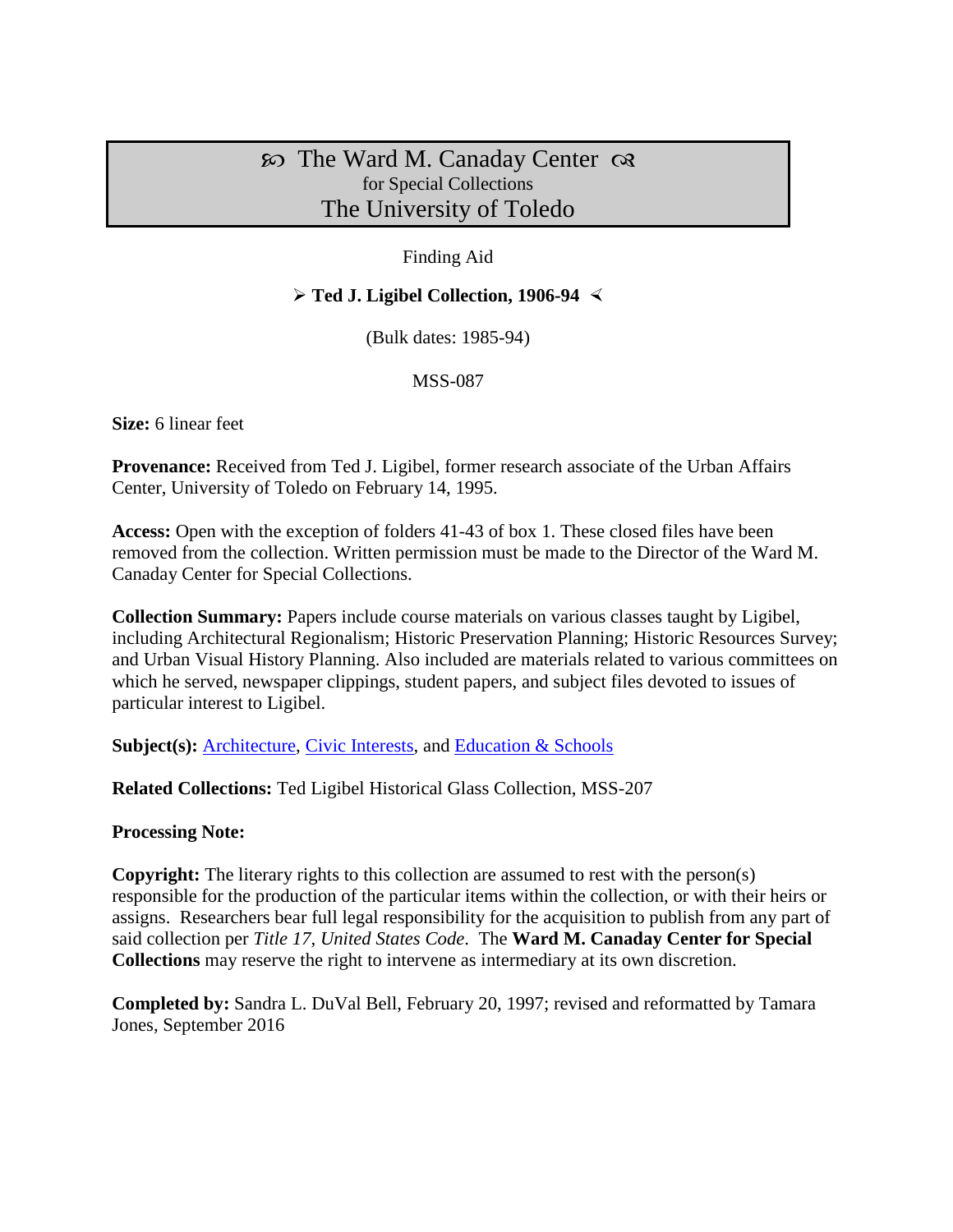### **Biographical Sketch**

Ted J. Ligibel was born in 1949. He is a descendant of early northwest Ohio settlers, the Machen family, for whom a street near Scott High School is named. Ligibel grew up with a landmark in the family. A. Rensch  $& Co.,$  importers, has been using the same building on 607 Monroe Street since 1882. The firm, run by Ligibel's mother, has belonged to her family for over a century.

Ligibel received a Bachelor of Science degree in human ecology and anthropology from the University College at the University of Toledo in 1972. Ligibel began his historical preservation career in 1974 when he joined the Maumee Valley Historical Society, where he worked in the landmarks committee. He was chairman of that committee until 1984.

Ligibel continued his education at Bowling Green State University, where he received his Master of Arts degree in American Studies in 1981. While pursuing his M.A, he served northwest Ohio as a state historical preservation officer. He first became well-known locally during this time, as he fought the demolition of historic downtown Toledo buildings. He held the post from 1976 to 1982. After budget cuts eliminated funding for the preservation officer position, Ligibel oversaw historic acquisitions for the Toledo-Lucas County Public Library and helped write two books: *Lights Along the River*, which is an architectural guide to the Maumee River Valley, and *Island Heritage* - A Guided Tour to Lake Erie's Bass Islands.

Ligibel came to the University of Toledo in 1986 and assumed the position of research associate in historic preservation and resource planning with the University's Urban Resource Center. Ligibel's post was funded by UT, under contract with the City of Toledo, as part of a project in which Ligibel developed curriculum materials in historic preservation. Furthermore, Ligibel assisted the city's community development department in identifying and documenting historic buildings in Toledo neighborhoods. In late 1985, Ligibel further took on instructing duties in the University of Toledo's history and geography and planning departments, and took the post of research associate at the University's Urban Affairs Center.

While at the University of Toledo, Ligibel conducted numerous studies and architectural inventories of homes, buildings, churches and landmarks of the city. He also gave numerous talks and walking tours of UT's campus, and held seminars concerning the University and the surrounding Toledo area. In particular, Ligibel gave a series of free public lectures on the role of historic preservation in the revitalization of downtown areas.

It was not until the mid-1980s, however, that community leaders listened to Ligibel's pleas to save downtown landmarks. In the 1970s and early 1980s, during a period when Toledo was in a rush to revitalize an ailing downtown, Ligibel fought unsuccessfully to save more than a dozen historic structures from the wrecking ball. Ligibel was particularly noted for his studies of the city's working-class areas. This was indicative of his commitment to broad based preservation.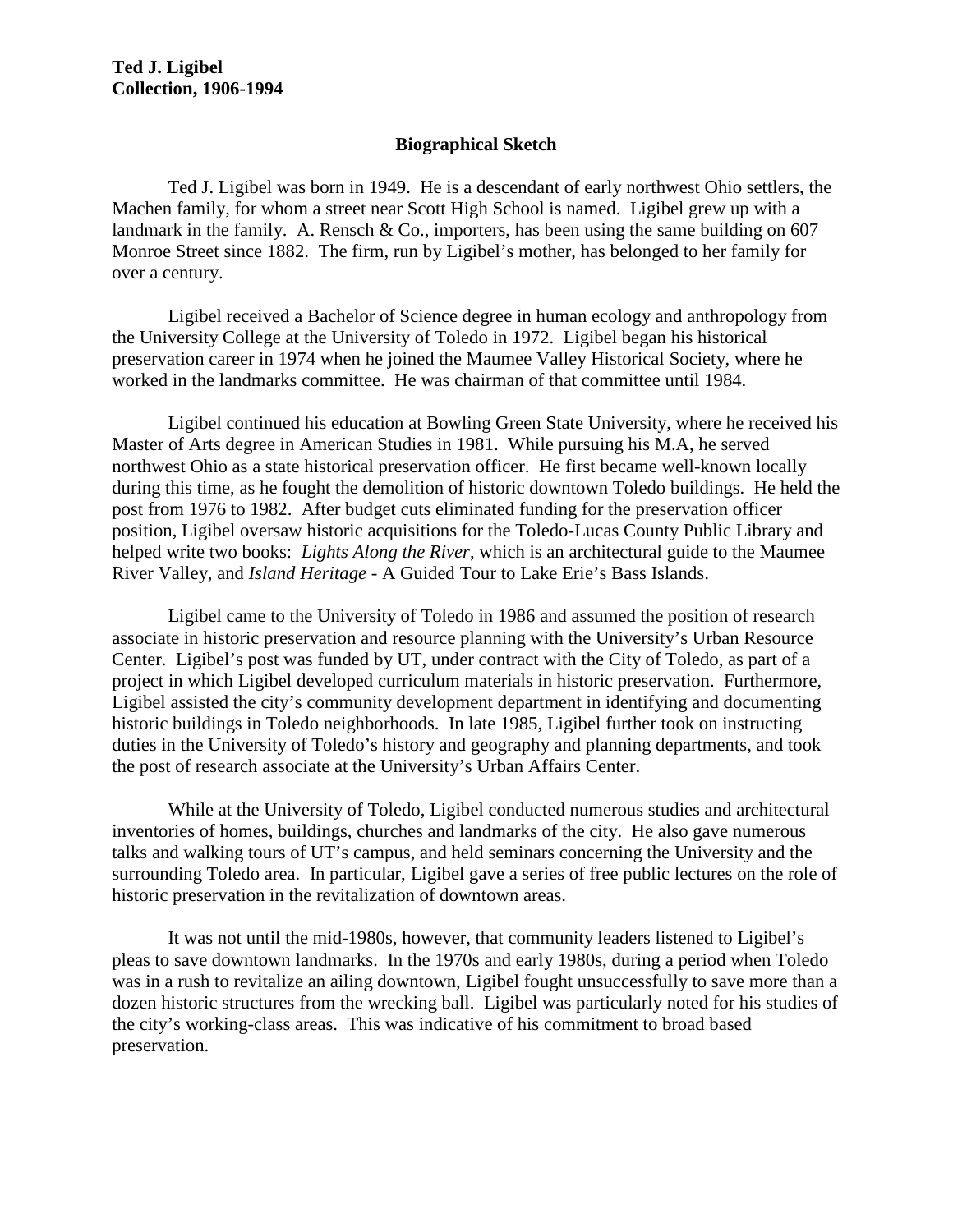Furthermore, Ligibel's theories on urban preservation won him growing respect within the national preservation movement. He has been asked to serve on key committees for the National Trust for Historic Preservation. When the trust held its 1991 convention, Ligibel led discussions regarding the twenty-fifth anniversary of the national Historic Preservation Act. Also, Ligibel was one of the principal organizers of the Historic Neighborhood Council (HNC), which was formed in 1988 to develop a "blueprint" for preservation activities in Toledo's historic neighborhoods. As Ohio adviser to the National Trust for Historic Preservation, Ligibel worked to nominate the homes for the National Register of Historic Places.

Ligibel received recognition for his accomplishments. Former mayor Harry Kessler nominated Ligibel for an award from the Toledo Metropolitan Area Council of Governments. In 1987, Ligibel was awarded the Chairman Emeritus Award from the Toledo Metropolitan Area Council of Governments, recognizing contributions to community development through his activities in historic preservation. In 1989, Ligibel received one of the eight public education and awareness awards from the Ohio Historic Preservation Office of the Ohio Historical Society, in recognition of his role in increasing public awareness of the importance of preserving the historic and architectural resources of Toledo and Northwest Ohio. In addition, *The Blade* invited Ligibel to write a series of articles on historic buildings.

In September of 1991, Ligibel, Toledo's leading preservationist, left the University of Toledo to become an associate professor of historic preservation at Eastern Michigan University in Ypsilanti.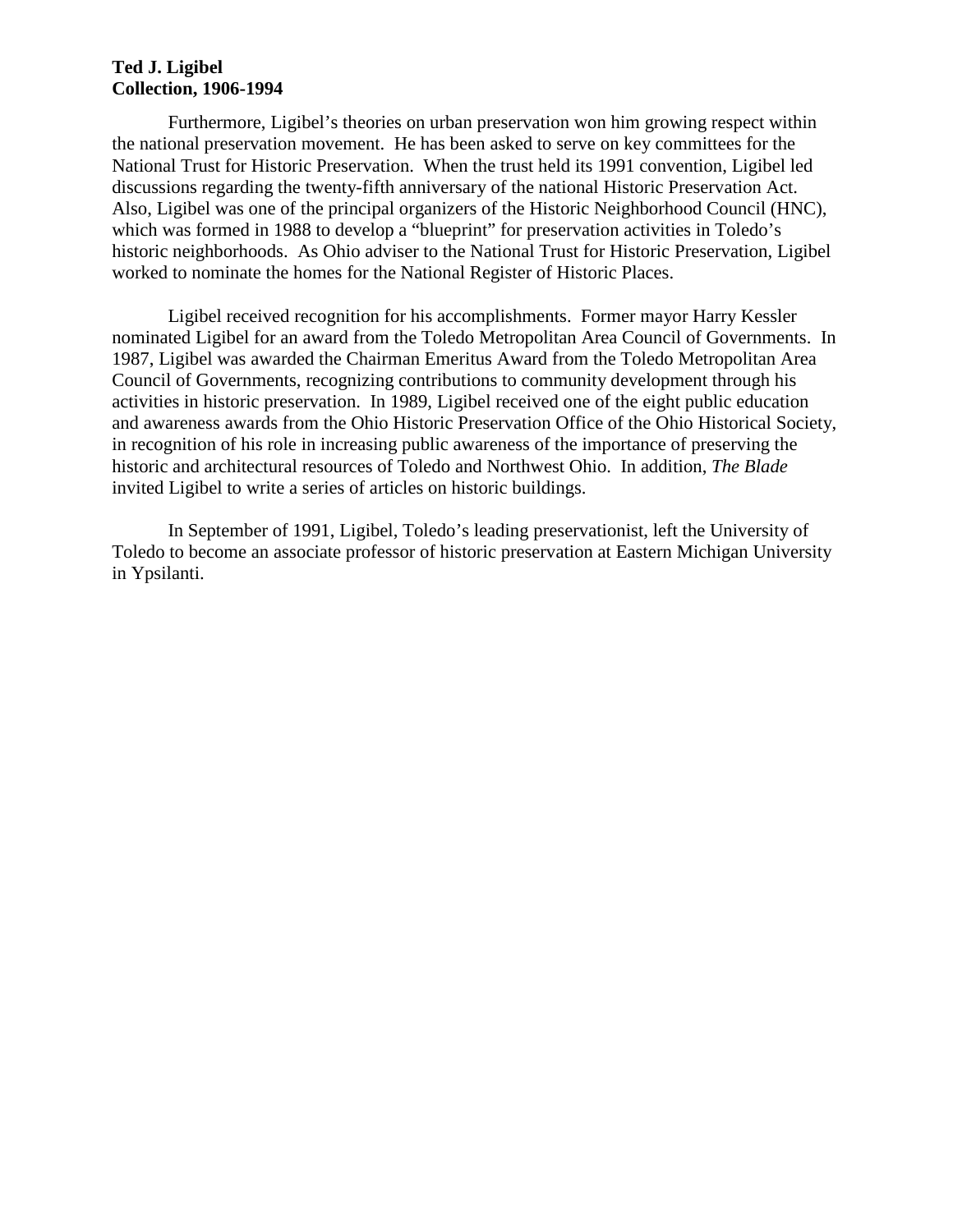#### **Scope and Content Note**

The *Ted J. Ligibel Collection* contains two series. These series comprise of **Personal Papers** and **Printed Materials**.

The **Personal Papers Series** contains syllabi and required class assignments instructed by Ted Ligibel , and is further divided into four subseries: Classes, Committees, Conferences, and Interests. (Box 1) Adult Liberal Studies, Architectural Regionalism, Historic Preservation Planning, Historic Resource Survey and Urban Visual History Planning are all courses that Ligibel taught. In his 1989 Historic Resource Survey Planning course, the class produced Historic Resource Surveys and Developmental Reports for three historic areas in Toledo, namely the Warehouse District, the Historic South Side and East Toledo. In his Urban Visual History Planning course, Ligibel had his students conduct a Historic Resource Inventory of structures in Birmingham. His inventories helped residents, community leaders, and city officials establish priorities for restoring and preserving the area's historic buildings.

Also included in this series are personal papers concerning committees, conferences and interests. Ligibel participated in committees such as Family Service of Northwest Ohio and Image 2000 Design which contain pamphlets, brochures and reports. Ligibel was also part of the National Docent Symposium Conference held at the Toledo Museum of Art. Particular interests of Ligibel's include materials pertaining to the Bicentennial Celebration, in which Ligibel took an active role in local celebration activities, and Junior Achievement, where Ligibel was on the selection committee of the Northwestern Ohio Business Hall of fame selection committee. (Box 1)

The rest of the collection is composed of the series **Printed Materials**, which are organized by the sub-series of news clippings and student papers.

Newspaper clippings, both original and photocopied, comprise of a large part of this collection. Clippings date from 1906 to 1994 and particularly deal with specific buildings and individuals in Toledo, Ohio. Newspaper clippings are organized by location or region in Toledo and the surrounding area. (Boxes 1-3) The clippings subseries contain the Toledo Magazine, which features an article written by Ligibel. (Box 1)

Student papers also are organized by location. This subseries contains reports students completed in Ligibel's classes. The reports focus on various architecture in Toledo and the surrounding area. Some of these papers are accompanied with Ohio Historic Inventories (OHIs) and include attached pictures of the structures students researched. (Boxes 3 and 4) Notably, favorite places for students to examine were areas such as Downtown Toledo, Old Orchard, the Old West End, and the West Side.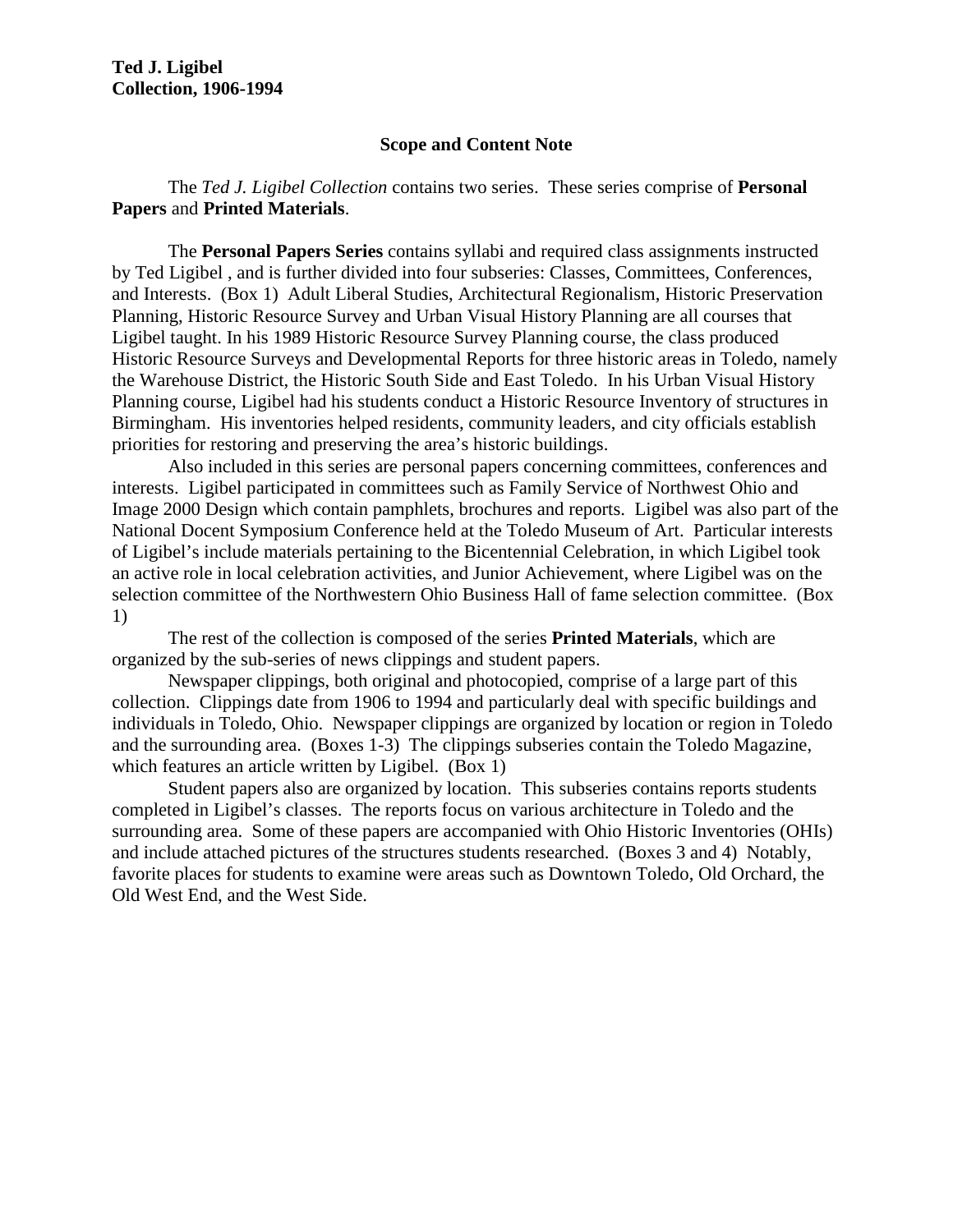## **Folder List**

| <b>Box</b>   | <b>Folder</b>  | <b>Item</b>                                 |
|--------------|----------------|---------------------------------------------|
|              |                | <b>SERIES 1: PERSONAL PAPERS</b>            |
|              |                | <b>Subseries A: Classes</b>                 |
| $\mathbf{1}$ | $\mathbf{1}$   | Adult Liberal Studies, 1986-1988            |
| $\mathbf{1}$ | $\overline{2}$ | Architectural Regionalism, 1987             |
| $\mathbf{1}$ | 3              | Architectural Regionalism, 1988             |
| $\mathbf{1}$ | $\overline{4}$ | Architectural Regionalism, 1988             |
| $\mathbf{1}$ | $\mathfrak s$  | Historic Preservation Planning, 1986        |
| $\mathbf{1}$ | 6              | Historic Preservation Planning, 1986        |
| $\mathbf{1}$ | $\overline{7}$ | Historic Preservation Planning, 1987        |
| $\mathbf{1}$ | 8              | Historic Preservation Planning, 1987        |
| $\mathbf{1}$ | 9              | Historic Preservation Planning, 1987        |
| $\mathbf{1}$ | 10             | Historic Preservation Planning, 1988        |
| $\mathbf{1}$ | 11             | Historic Preservation Planning, 1989        |
| 1            | 12             | Historic Preservation Planning, 1990        |
| 1            | 13             | Historic Preservation Planning, 1991        |
| 1            | 14             | Historic Resource Survey, 1987              |
| $\mathbf{1}$ | 15             | Historic Resource Survey, 1988              |
| 1            | 16             | Historic Resource Survey, 1989              |
| $\mathbf{1}$ | 17             | Historic Resource Survey, 1990              |
| $\mathbf{1}$ | 18             | Historic Resource Survey, 1991              |
| $\mathbf{1}$ | 19             | Overheads (Indian Hills & Individual)       |
| $\mathbf{1}$ | 20             | Urban Visual History Planning, 1986         |
|              |                |                                             |
|              |                | <b>Subseries B: Committees</b>              |
| $\mathbf{1}$ | 21             | Family Service of Northwest Ohio, 1989-1990 |
| $\mathbf{1}$ | 22             | Image 2000 Design, 1990                     |
| 1            | 23             | Image 2000 Design, 1990-1991                |
|              |                |                                             |
|              |                | <b>Subseries C: Conferences</b>             |
| $\mathbf{1}$ | 24             | National Docent Symposium, 1986-1987        |
|              |                |                                             |
|              |                | <b>Subseries D: Interests</b>               |
| 1            | 25             | Bicentennial Celebration, 1986              |
| 1            | 26             | <b>Bicentennial Celebration</b> , 1986      |
| 1            | 27             | Bicentennial Celebration, 1987              |
| 1            | 28             | Bicentennial Celebration, 1987-1988         |
| 1            | 29             | Five Points Association, 1990               |
| 1            | 30             | Junior Achievement, 1987                    |
| 1            | 31             | Junior Achievement, 1988                    |
| 1            | 32             | Junior Achievement, 1989                    |
|              |                |                                             |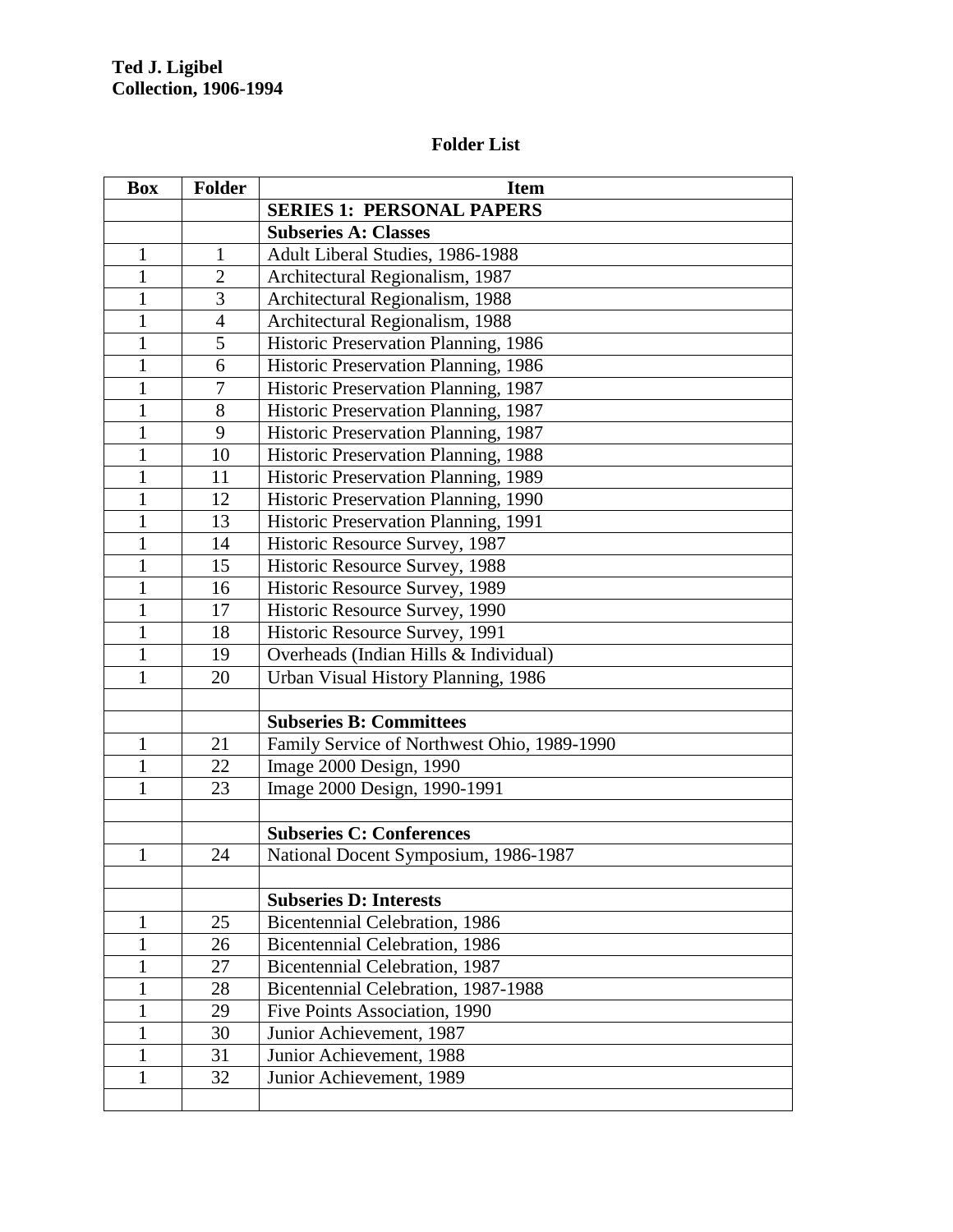|                |                | <b>SERIES 2: PRINTED MATERIALS</b>               |
|----------------|----------------|--------------------------------------------------|
|                |                | <b>Subseries A: Clippings</b>                    |
| $\mathbf{1}$   | 33             | Toledo Magazine Article Written by Ligibel, 1990 |
| $\mathbf{1}$   | 34             | Beaches, 1906-1910                               |
| $\mathbf{1}$   | 35             | Bedford Township, 1994                           |
| $\mathbf{1}$   | 36             | Bowling Green, 1984                              |
| $\mathbf{1}$   | 37             | Bridges, 1906-1988                               |
| $\mathbf{1}$   | 38             | Buildings, 1906-1989                             |
| $\mathbf{1}$   | 39             | Buildings, 1906-1990                             |
| $\mathbf{1}$   | 40             | Buildings, 1991-1994                             |
| $\mathbf{1}$   | 41             | Closed File (Removed to Range 4)                 |
| 1              | 42             | Closed File (Removed to Range 4)                 |
| $\mathbf{1}$   | 43             | Closed File (Removed to Range 4)                 |
| $\overline{2}$ | $\mathbf{1}$   | Buildings - Downtown Toledo                      |
| $\overline{2}$ | $\overline{2}$ | Buildings - Downtown Toledo                      |
| $\overline{2}$ | 3              | Buildings - Downtown Toledo                      |
| $\overline{2}$ | $\overline{4}$ | <b>Building Permits</b>                          |
| $\overline{2}$ | 5              | Central Toledo, 1990 - Milburn Hotel             |
| $\overline{2}$ | 6              | Churches                                         |
| $\overline{2}$ | $\overline{7}$ | Construction                                     |
| $\overline{2}$ | 8              | Dixon Block                                      |
| $\overline{2}$ | 9              | Downtown Toledo                                  |
| $\overline{2}$ | 10             | Downtown Toledo                                  |
| $\overline{2}$ | 11             | Downtown Toledo                                  |
| $\overline{2}$ | 12             | Downtown Toledo - Birckhead Place                |
| $\overline{2}$ | 13             | Downtown Toledo - Valentine Theater              |
| $\overline{2}$ | 14             | Downtown Toledo - Vistula                        |
| $\overline{2}$ | 15             | Downtown Toledo - Vistula                        |
| $\overline{2}$ | 16             | <b>East Bay Shore</b>                            |
| $\overline{2}$ | 17             | <b>East Toledo</b>                               |
| $\overline{2}$ | 18             | East Toledo                                      |
| $\overline{c}$ | 19             | East Toledo - Birmingham                         |
| $\overline{2}$ | 20             | East Toledo - Ironville                          |
| $\overline{2}$ | 21             | Fayette, Ohio                                    |
| $\overline{2}$ | 22             | Fremont, Ohio                                    |
| $\overline{2}$ | 23             | Grand Rapids, Ohio                               |
| $\overline{2}$ | 24             | Henry County – Hamler, Ohio                      |
| $\overline{2}$ | 25             | Holland, Ohio                                    |
| $\overline{2}$ | 26             | Hospitals                                        |
| $\overline{2}$ | 27             | <b>Indian Hills</b>                              |
| $\overline{2}$ | 28             | <b>Indian Hills</b>                              |
| $\overline{2}$ | 29             | Individuals                                      |
| $\overline{2}$ | 30             | Individuals                                      |
| $\overline{2}$ | 31             | Infrastructure                                   |
| $\overline{2}$ | 32             | Libraries                                        |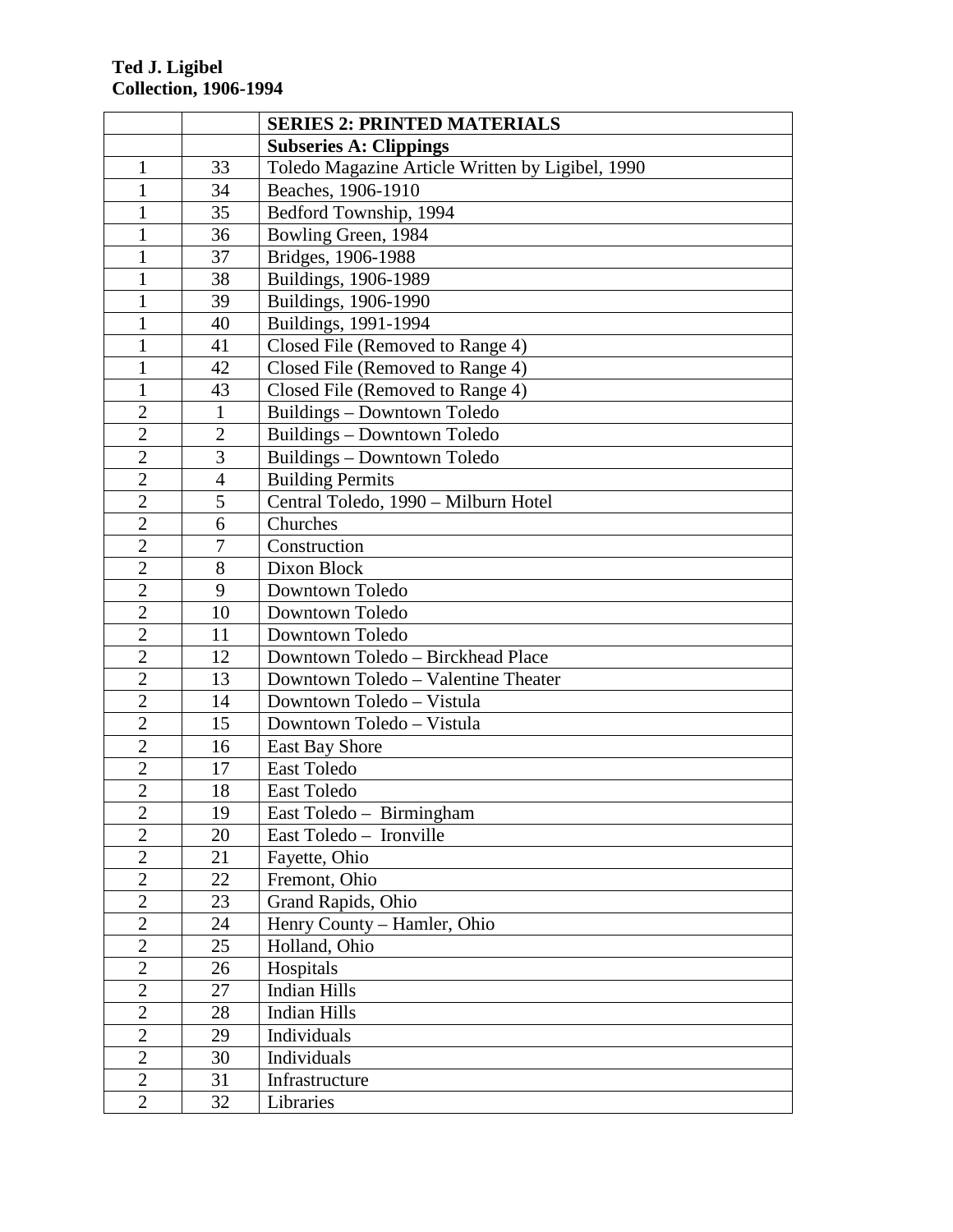| $\overline{2}$ | 33             | Lima, Ohio                         |
|----------------|----------------|------------------------------------|
| $\overline{2}$ | 34             | Lyons, Ohio                        |
| $\overline{2}$ | 35             | Maumee                             |
| $\overline{2}$ | 36             | Monclova                           |
| $\overline{2}$ | 37             | Neighborhood Housing Services      |
| $\overline{2}$ | 38             | North Toledo                       |
| $\overline{2}$ | 39             | North Toledo - Lagrange            |
| $\overline{2}$ | 40             | North Toledo - Manhattan           |
| $\overline{2}$ | 41             | Northwood                          |
| $\overline{2}$ | 42             | Old Orchard - Hopewell             |
| $\overline{c}$ | 43             | Old Orchard                        |
| $\mathfrak{2}$ | 44             | Old South End                      |
| $\overline{2}$ | 45             | Old West End                       |
| $\overline{c}$ | 46             | Old West End                       |
| $\overline{2}$ | 47             | Old West End                       |
| $\overline{2}$ | 48             | Old West End                       |
| $\overline{2}$ | 49             | Old West End                       |
| $\overline{2}$ | 50             | Oregon                             |
| $\overline{2}$ | 51             | <b>Ottawa Hills</b>                |
| $\overline{2}$ | 52             | Parks                              |
| $\overline{2}$ | 53             | Perrysburg                         |
| $\overline{2}$ | 54             | <b>Point Place</b>                 |
| $\overline{2}$ | 55             | Railway                            |
| $\overline{c}$ | 56             | Real Estate Gen. Tax Inquiry       |
| $\overline{2}$ | 57             | Rossford                           |
| $\overline{2}$ | 58             | Schools                            |
| $\overline{2}$ | 59             | South Toledo                       |
| $\overline{2}$ | 60             | <b>Spencer Township</b>            |
| $\overline{2}$ | 61             | Springfield                        |
| $\overline{2}$ | 62             | Suburbs                            |
| $\overline{2}$ | 63             | Sylvania                           |
| $\overline{2}$ | 64             | Sylvania                           |
| $\overline{3}$ | 1              | Tiffin                             |
| $\overline{3}$ | $\overline{2}$ | Toledo, City of                    |
| $\overline{3}$ | 3              | Uptown                             |
| $\overline{3}$ | $\overline{4}$ | <b>Warehouse District</b>          |
| $\overline{3}$ | 5              | <b>Warehouse District</b>          |
| $\overline{3}$ | 6              | Warren-Sherman, 1989               |
| $\overline{3}$ | 7              | Waterville                         |
| 3              | 8              | Westmoreland                       |
| $\overline{3}$ | 9              | West Toledo                        |
| 3              | 10             | West Toledo                        |
| $\overline{3}$ | 11             | West Toledo - Ottawa Park          |
| 3              | 12             | West Toledo - Ottawa Park          |
| 3              | 13             | West Toledo - University of Toledo |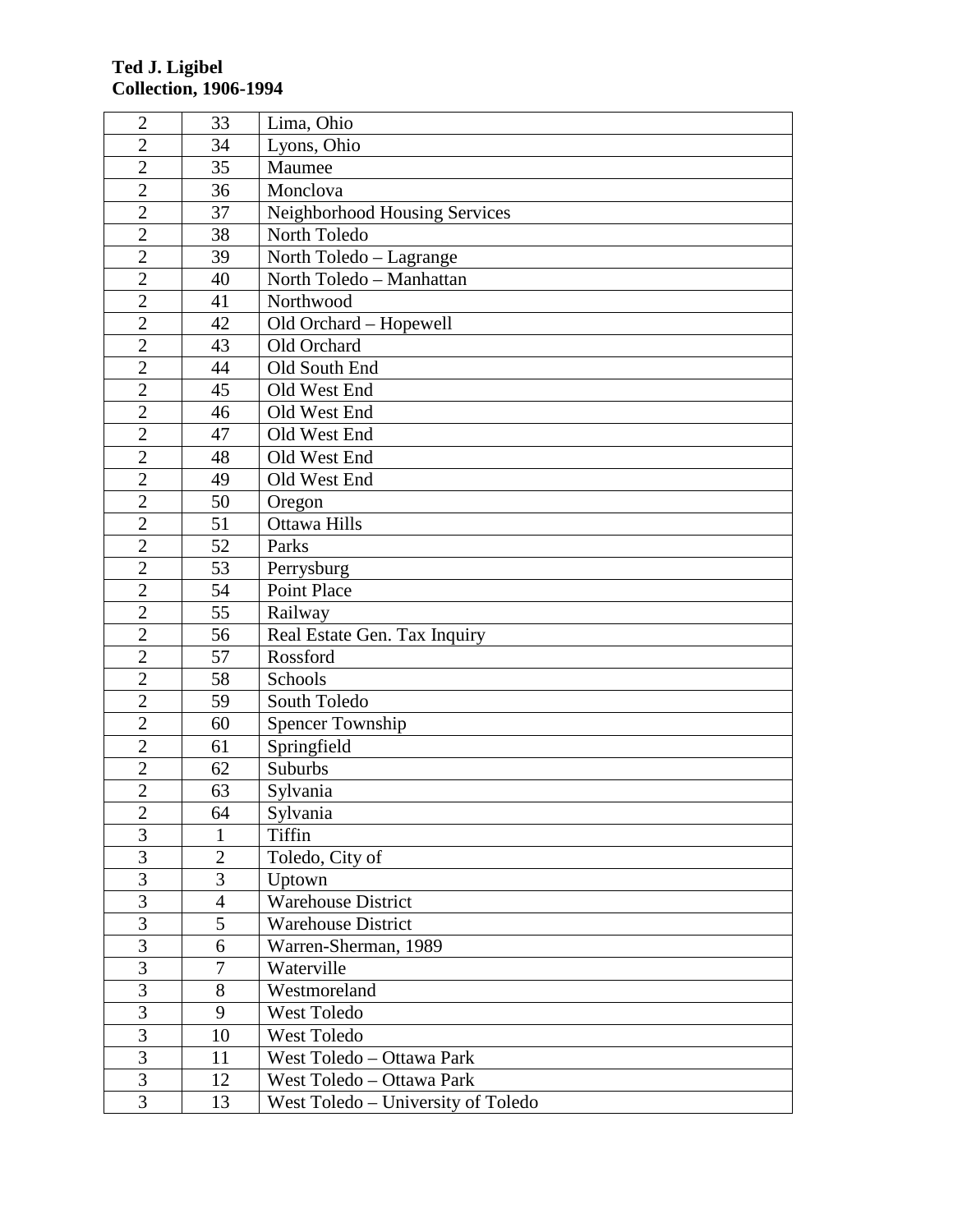| 3                       | 14             | Whitehouse                         |
|-------------------------|----------------|------------------------------------|
| $\overline{3}$          | 15             | <b>Wood County</b>                 |
|                         |                |                                    |
|                         |                | <b>Subseries B: Student Papers</b> |
| 3                       | 16             | Adrian, Michigan, 1988             |
| $\overline{3}$          | 17             | Architecture, 1987                 |
| $\overline{3}$          | 18             | Architecture, 1988                 |
| $\overline{3}$          | 19             | Art Deco, 1988                     |
| $\overline{3}$          | 20             | Bancroft Hills, 1991               |
| $\overline{3}$          | 21             | <b>Bancroft Hills</b>              |
| 3                       | 22             | Blissfield, Michigan, 1988         |
| $\overline{3}$          | 23             | Bowling Green, 1987                |
| $\overline{3}$          | 24             | <b>Bridges</b>                     |
| $\overline{3}$          | 25             | Clubhouses                         |
| 3                       | 26             | Columbus, Ohio                     |
| 3                       | 27             | Curtice, Ohio, 1987                |
| $\overline{3}$          | 28             | Downtown Toledo                    |
| $\overline{3}$          | 29             | Downtown Toledo                    |
| $\overline{3}$          | 30             | Downtown Toledo                    |
| $\overline{3}$          | 31             | Downtown Toledo                    |
| $\overline{3}$          | 32             | Downtown Toledo - St. Pat          |
| $\overline{3}$          | 33             | Downtown Toledo – Boyer            |
| $\overline{3}$          | 34             | Downtown Toledo - Valentine        |
| 3                       | 35             | Downtown Toledo - Vistula          |
| $\overline{3}$          | 36             | Downtown Toledo - YWCA             |
| $\overline{3}$          | 37             | Dundee, Michigan, 1991             |
| $\overline{3}$          | 38             | East Toledo                        |
| 3                       | 39             | East Toledo                        |
| 3                       | 40             | East Toledo - 1987-1988            |
| $\overline{3}$          | 41             | East Toledo - Weber Block          |
| $\overline{3}$          | 42             | Fast Food Restaurants, 1988        |
| $\overline{\mathbf{3}}$ | 43             | Fire Station, 1988                 |
| $\overline{3}$          | 44             | Frank Lloyd Wright, 1988           |
| $\overline{3}$          | 45             | <b>Grand Rapids</b>                |
| $\overline{3}$          | 46             | Grand Rapids, 1990                 |
| $\overline{3}$          | 47             | Harvard Terrace, 1987              |
| $\overline{3}$          | 48             | Indian Hills, 1990                 |
| $\overline{3}$          | 49             | Indian Hills, 1991                 |
| 3                       | 50             | Lambertville, MI, 1986-1990        |
| $\overline{4}$          | 1              | Manhattan, 1990                    |
| 4                       | $\overline{2}$ | Marblehead, Ohio, 1988             |
| 4                       | 3              | Marion, Ohio, 1987                 |
| 4                       | $\overline{4}$ | Maumee, 1987-1990                  |
| $\overline{4}$          | 5              | Maumee, 1991                       |
| $\overline{4}$          | 6              | Maumee Valley, 1978-1988           |